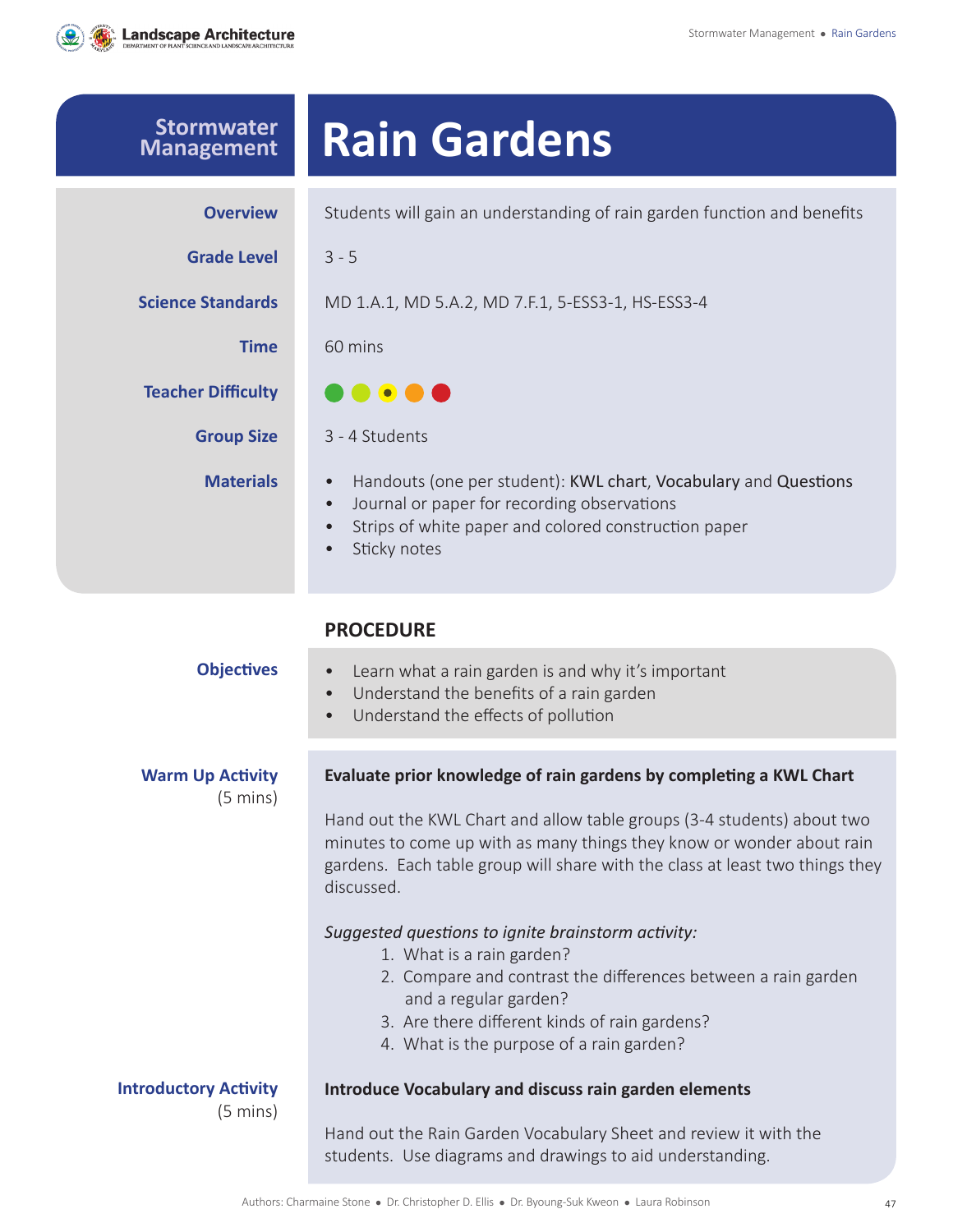**Developmental Activity** (15 mins)

#### **Take the students on a field trip to observe a local rain garden or show examples of rain gardens virtually**

Have students draw what they observe, and record their observations in journals or on paper

#### **As a group, have students answer the following questions:**

- *1. What are the benefits of a rain garden?*
	- a. Filter runoff pollution
	- b. Conserve water
	- c. Improve water quality
	- d. Protect rivers and streams
	- e. Create habitat for birds and butterflies

#### *2. What are pollutants and the dangers they create?*

- a. Oil and grease from parking lots sediment
- b. Fertilizers and herbicides from roads, parking lots, and yards
- c. Can harm or kill fish and other wildlife

#### *3. Where can a rain garden be built?*

- a. Residential neighborhoods
- b. Public gardens and parks
- c. Street scapes
- d. Parking lots

#### **Have students complete "Agree or Disagree" activity**

Provide each small group with a sentence strip. For about 5 minutes, have the groups discuss and record one benefit they learned about rain gardens on the strip. Pin up the sentence strips around the room.

Provide each group with enough pieces of colored construction paper to leave one response to all the other group's sentence strips. For 5 minutes, have all students take a gallery walk around the room to read the sentence strips and discuss whether they agree or disagree with the sentences on the strips. Students must give and record reasons why they agree or disagree with the other group's sentences on the construction paper.

Provide each individual student with a sticky note. For approximately 5 minutes have students take one last gallery walk around the room to read the reasoning statements and write a positive comment on a sticky note and stick it on the construction paper.

**Guided Practice Activity**

(10 mins)

#### **Independent Task Activity**

(15 mins)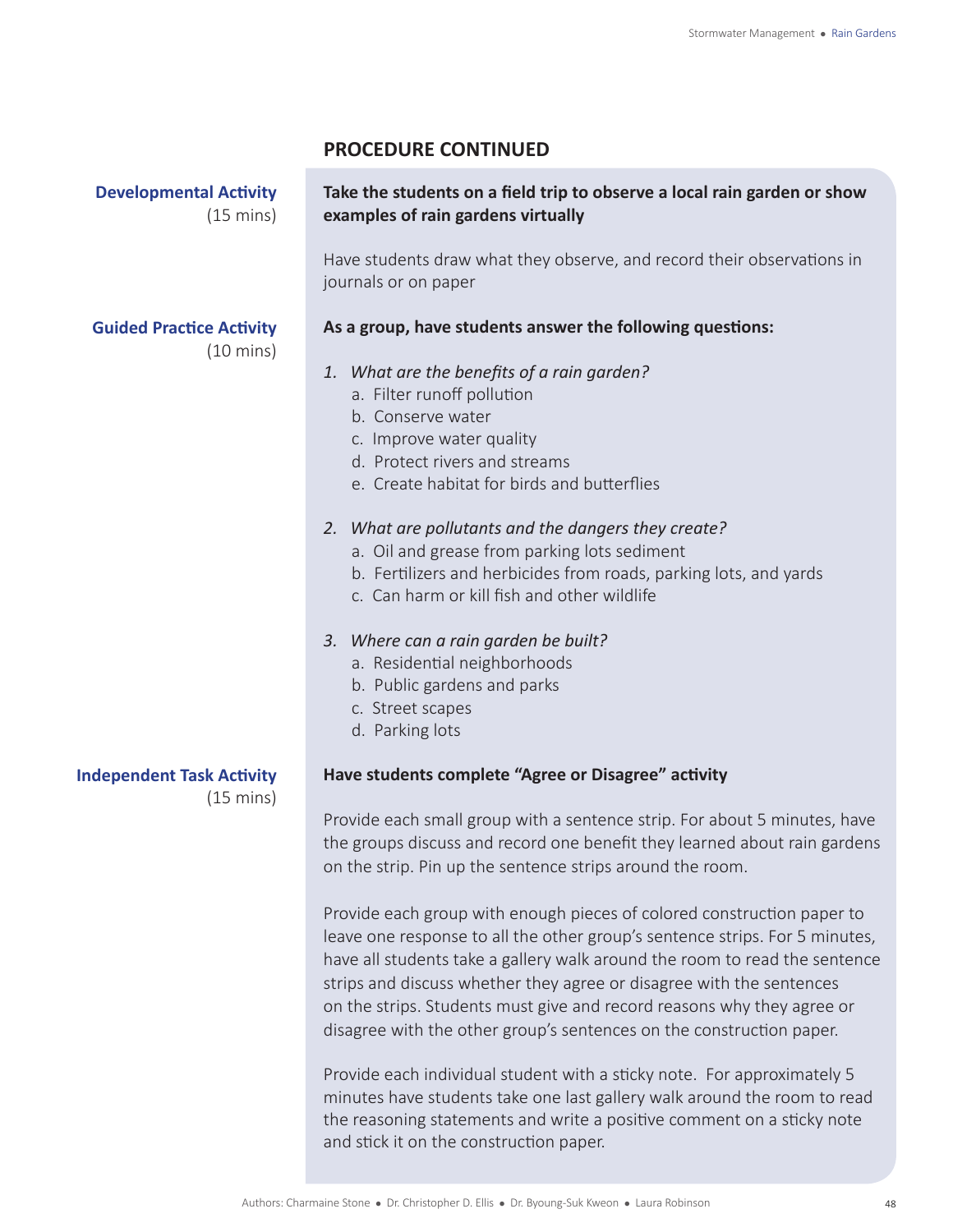| <b>Assessment Activity</b> |  |  |
|----------------------------|--|--|
|                            |  |  |

(5 mins)

#### **Have students reflect on what they have learned about rain gardens**

Have students complete the Rain Gardens Questions Sheet then glue or tape the paper into their interactive science journals.

#### **Closing**

(5 mins)

### Connect discussion back to stormwater and the different types of

**Summarize the lesson and reiterate the benefits of rain gardens.** 

**Extension Activity**

### stormwater BMPs

#### **Expand knowledge of rain gardens with activities out of the classroom**

- Students can research rain garden plants and materials
- Students can take a field trip to visit local rain gardens
- Students can research how to build and maintain a rain garden
- Students can create an inventory of rain gardens in their neighborhood

#### **HELPFUL HINTS**

**If class size is too large or resources limited, the independent activity can be completed in small groups**

**The entire lesson plan can be completed at the rain garden location**

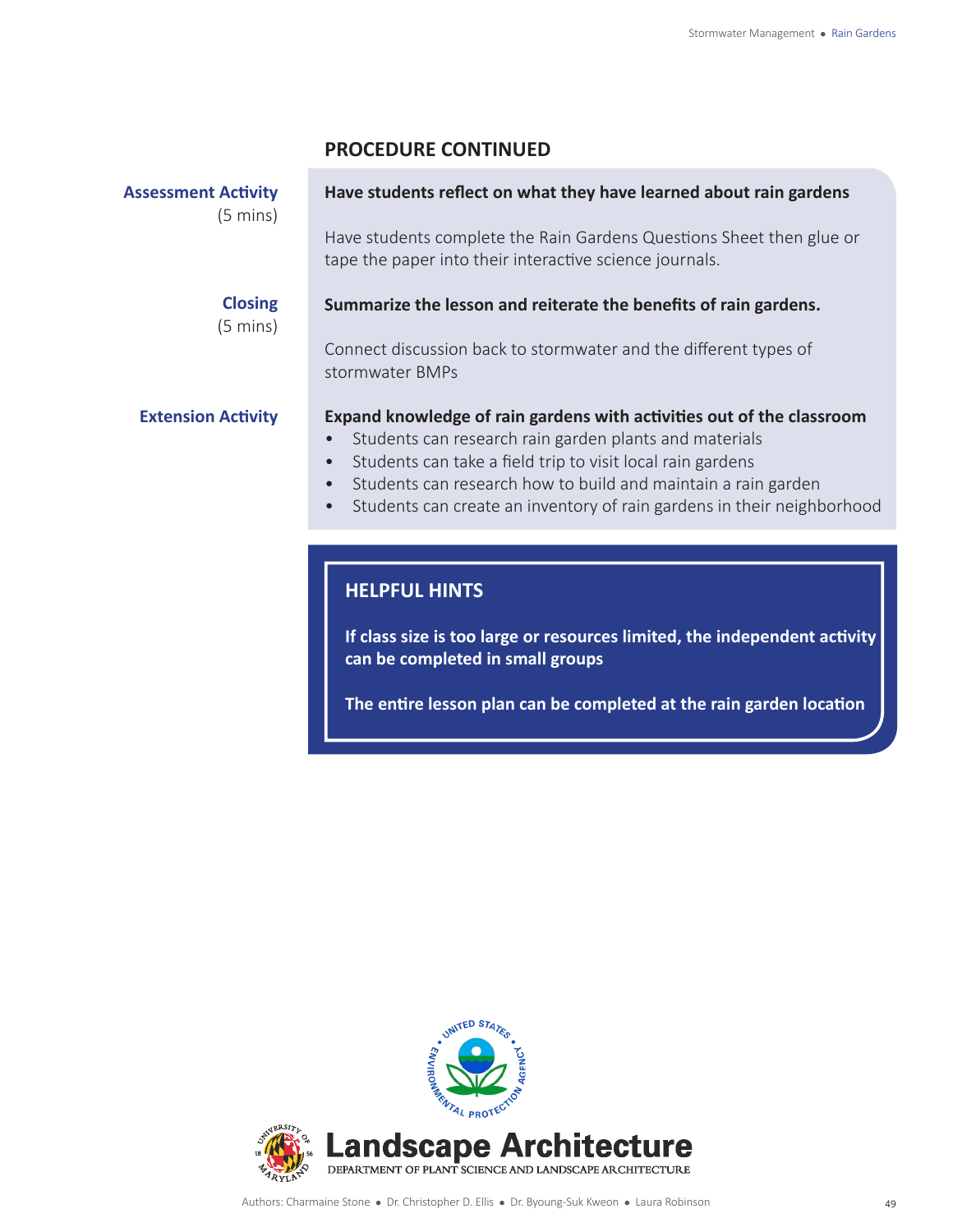#### **Stormwater Management**

## **Rain Gardens KWL Sheet**

| <b>What I Know</b> | <b>What I Want to Know</b> | <b>What I Learned</b> |
|--------------------|----------------------------|-----------------------|
|                    |                            |                       |
|                    |                            |                       |
|                    |                            |                       |
|                    |                            |                       |
|                    |                            |                       |
|                    |                            |                       |
|                    |                            |                       |
|                    |                            |                       |
|                    |                            |                       |
|                    |                            |                       |
|                    |                            |                       |
|                    |                            |                       |
|                    |                            |                       |
|                    |                            |                       |
|                    |                            |                       |
|                    |                            |                       |
|                    |                            |                       |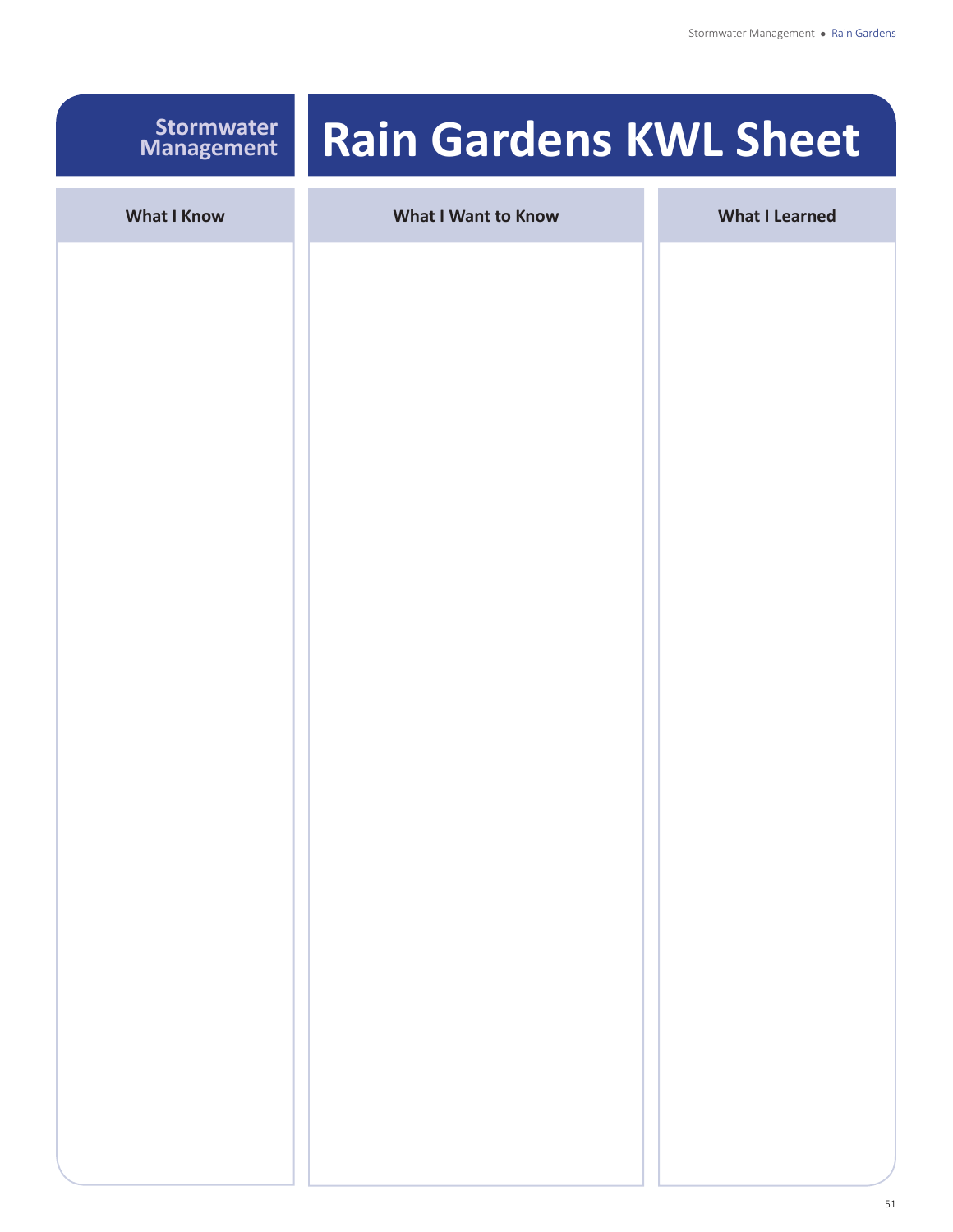| <b>Stormwater</b><br><b>Management</b> | <b>Rain Gardens Vocabulary</b>                                                                                                             |
|----------------------------------------|--------------------------------------------------------------------------------------------------------------------------------------------|
| <b>Rain garden</b>                     | A man-made depression that is planted with deep-rooted native plants<br>and grasses that infiltrates and cleans storm-water runoff.        |
| <b>Infiltration</b>                    | The process by which water on the ground surface enters the soil.                                                                          |
| <b>Stormwater runoff</b>               | Water that originates during precipitation events and flows over the land.<br>It can pick up sediment, pollutants, and debris as it moves. |
| <b>Pollution</b>                       | Substances that make land, water, and air dirty and unsafe or suitable to<br>use.                                                          |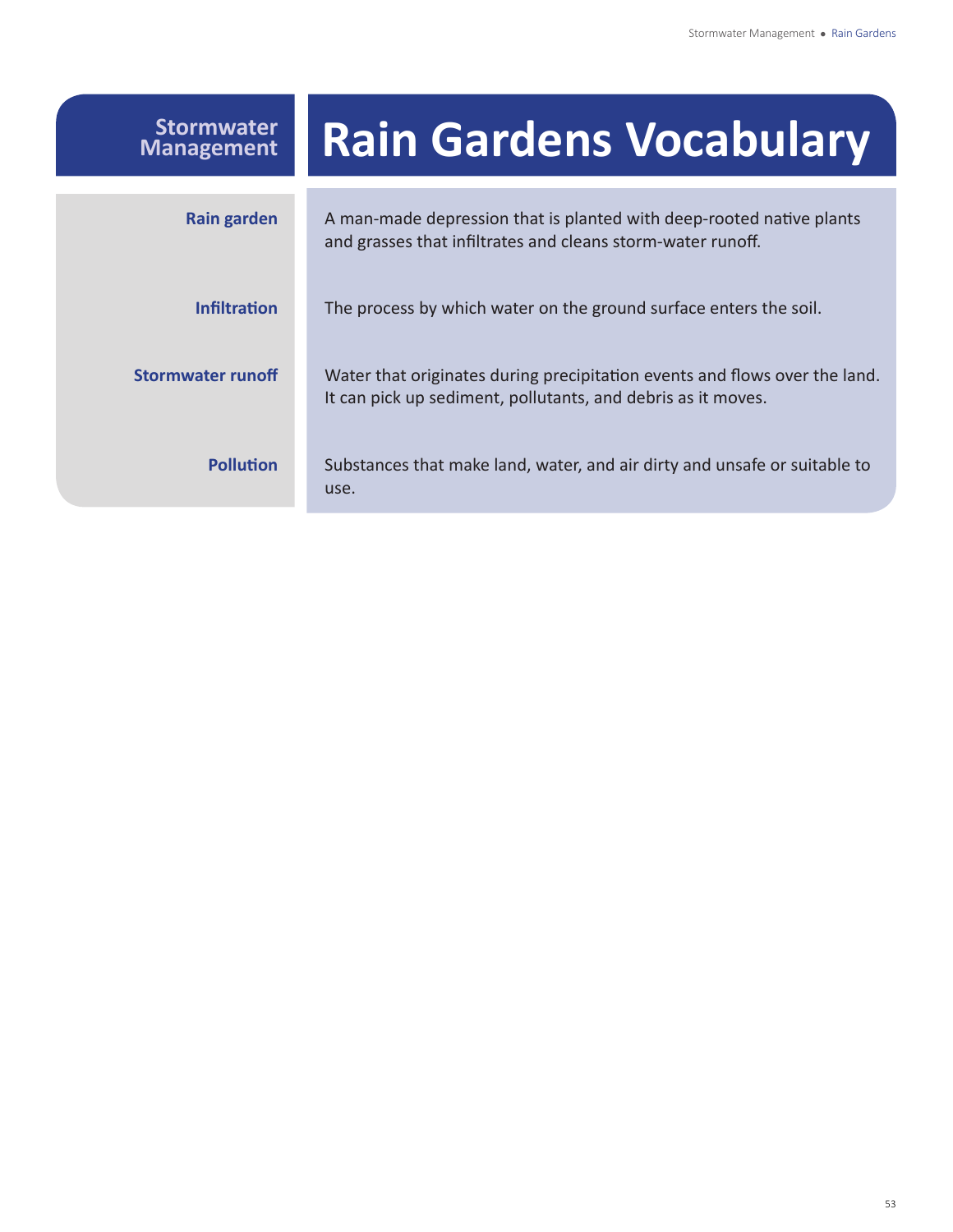| <b>Stormwater</b><br><b>Management</b> | <b>Rain Gardens Questions</b>                                      |
|----------------------------------------|--------------------------------------------------------------------|
|                                        | Fill out answers in the space below the questions                  |
| <b>Question 1</b>                      | What is the purpose of a rain garden?                              |
|                                        |                                                                    |
|                                        |                                                                    |
|                                        |                                                                    |
| <b>Question 2</b>                      | What is one benefit of a rain garden that you learned about today? |
|                                        |                                                                    |
|                                        |                                                                    |
|                                        |                                                                    |
|                                        |                                                                    |
| <b>Question 3</b>                      | Where could a rain garden be built?                                |
|                                        |                                                                    |
|                                        |                                                                    |
|                                        |                                                                    |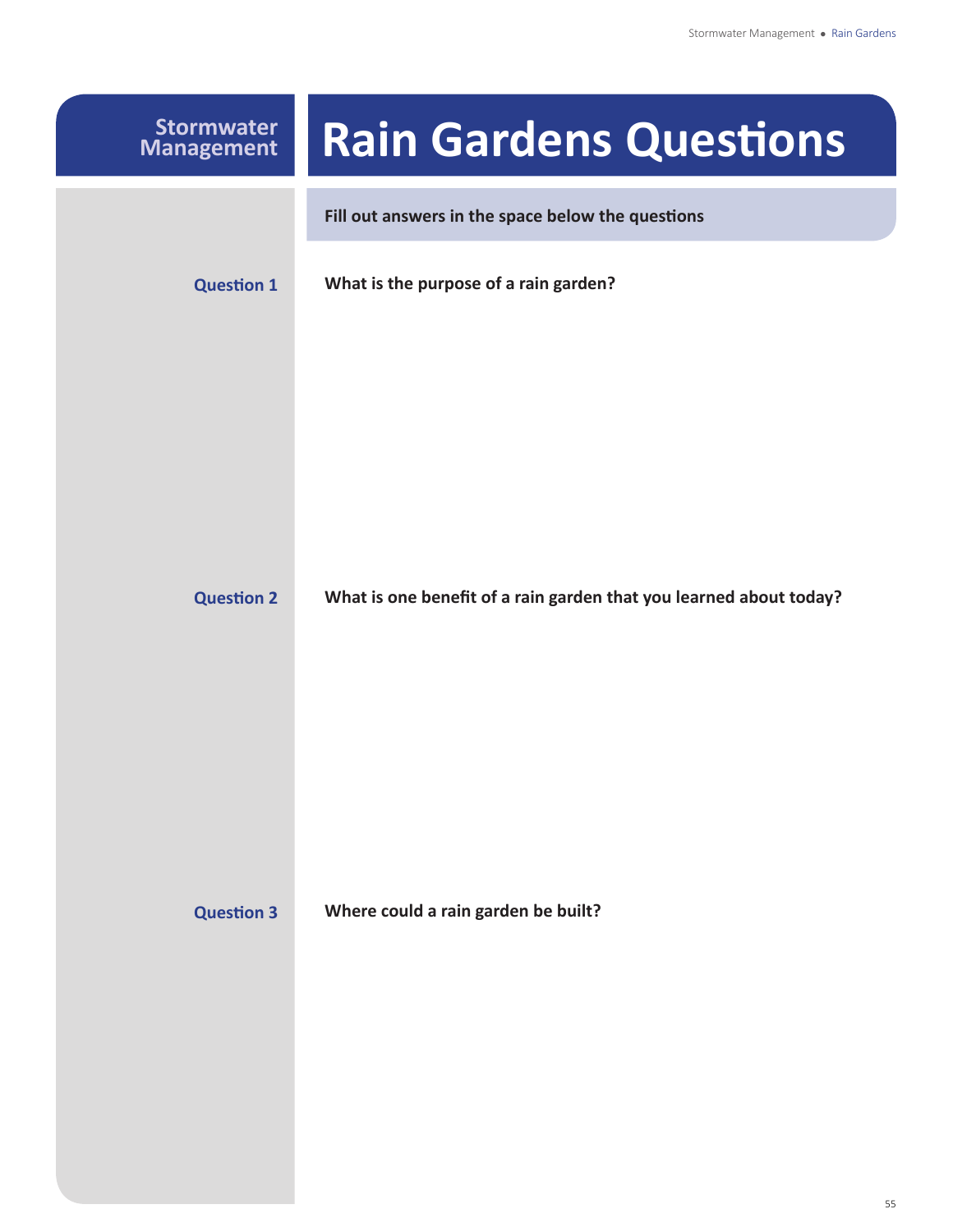

| <b>Stormwater</b><br><b>Management</b> | <b>Rain Garden Plants</b>                                                                                                                                                                                                                                                                                                                  |
|----------------------------------------|--------------------------------------------------------------------------------------------------------------------------------------------------------------------------------------------------------------------------------------------------------------------------------------------------------------------------------------------|
| <b>Overview</b>                        | Students will gain an understanding of rain garden plants and benefits                                                                                                                                                                                                                                                                     |
| <b>Grade Level</b>                     | $9 - 12$                                                                                                                                                                                                                                                                                                                                   |
| <b>Science Standards</b>               | MD 1.A.1, MD 5.A.2, MD 7.A.1, 5-ESS3-1, MS-ETS1-3, HS-ESS3-4,                                                                                                                                                                                                                                                                              |
| <b>Time</b>                            | 90 mins                                                                                                                                                                                                                                                                                                                                    |
| <b>Teacher Difficulty</b>              | $\bullet\bullet\bullet$                                                                                                                                                                                                                                                                                                                    |
| <b>Group Size</b>                      | 2 - 3 Students                                                                                                                                                                                                                                                                                                                             |
| <b>Materials</b>                       | Handouts (one per student): Vocabulary, Questions, and Plant chart<br>$\bullet$<br>Access to a rain garden that can be revisited every year<br>$\bullet$<br>List of plants originally planted in the rain garden<br>$\bullet$<br>Original planting map for the rain garden<br>$\bullet$<br>Blank rain garden map for students<br>$\bullet$ |
|                                        | <b>PROCEDURE</b>                                                                                                                                                                                                                                                                                                                           |
| <b>Objectives</b>                      | Observe and record different plant and animal species in a rain garden<br>$\bullet$<br>Compare observations with those from previous years<br>$\bullet$<br>Learn about native and invasive species<br>$\bullet$                                                                                                                            |
| <b>Warm Up Activity</b>                | Evaluate prior knowledge through class discussion                                                                                                                                                                                                                                                                                          |
|                                        | Ask students: What are some plants typically found in your area?                                                                                                                                                                                                                                                                           |
|                                        | Answers will vary. The purpose is to get a conversation going about<br>common plants found in your area and plant diversity in the landscape.<br>Discuss plants they see in their yards, on the school grounds, etc.                                                                                                                       |
| <b>Introductory Activity</b>           | Talk about endemic plants, invasive plants, and well-adapted plants and<br>how they affect our ecosystems                                                                                                                                                                                                                                  |
|                                        | Hand out and review rain garden plant vocabulary terms.                                                                                                                                                                                                                                                                                    |
|                                        | Endemic or native plants are beneficial to the environment because they<br>already have their own purpose and niche that works with the other<br>native species to keep a productive, working ecosystem with diversity and<br>growth.                                                                                                      |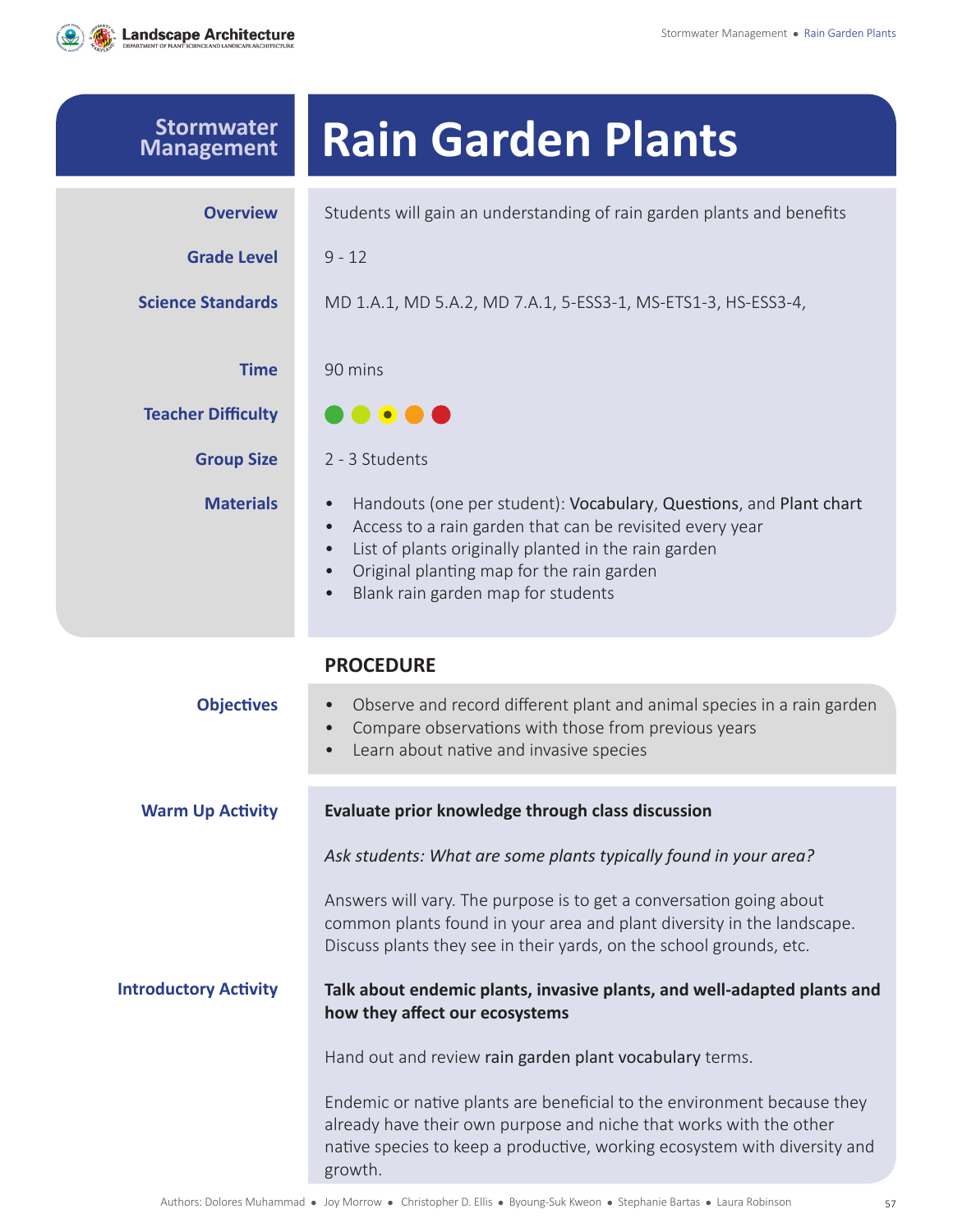#### **Introductory Activity** (continued)

Well-adapted plants that are not native are not as beneficial, but they are not harmful to the ecosystem and can have some benefits like aesthetics or helping other species. Invasive species take space and resources from other species, harm or overwhelm other species, and promote monocultures, or lack of diversity in the landscape.



Non-native, invasive kudzu vine covering other species Native rain garden species

#### **Developmental Activity Introduce the plants that were originally planted in the rain garden as well as any new species that can be found.**

Split students into groups. Review plant characteristics with students. Make sure to note that each plant has aesthetic features (flowers, fall color, fruits, or wildlife attraction) as well as preferences on the light is gets, soil it grows in, and water it needs. Note the fact that some of these plant characteristics may not be visible depending on the time of year.

Make sure to emphasize the characteristics that make these plants ideal for a rain garden. They are drought and flood tolerant, so whether the rain garden is overflowing or parched, the plant will survive. They also have deep, established roots which are ideal for absorbing as much water as possible from the soil.

#### **Guided Practice Activity Walk around the rain garden and have students observe the different plant and animal species they see.**

Hand out a blank map of your rain garden and ask students to use different colors or symbols to draw each plant species they find on the map. Have students record species information on the plants chart. They should work in groups to try to find and identify as many plants on the list as possible and record any additional plants they come across. Students may draw or take pictures of what they observe.

\*With teacher permission, students can remove invasive species in the rain garden. Students should try to identify the plant before removing.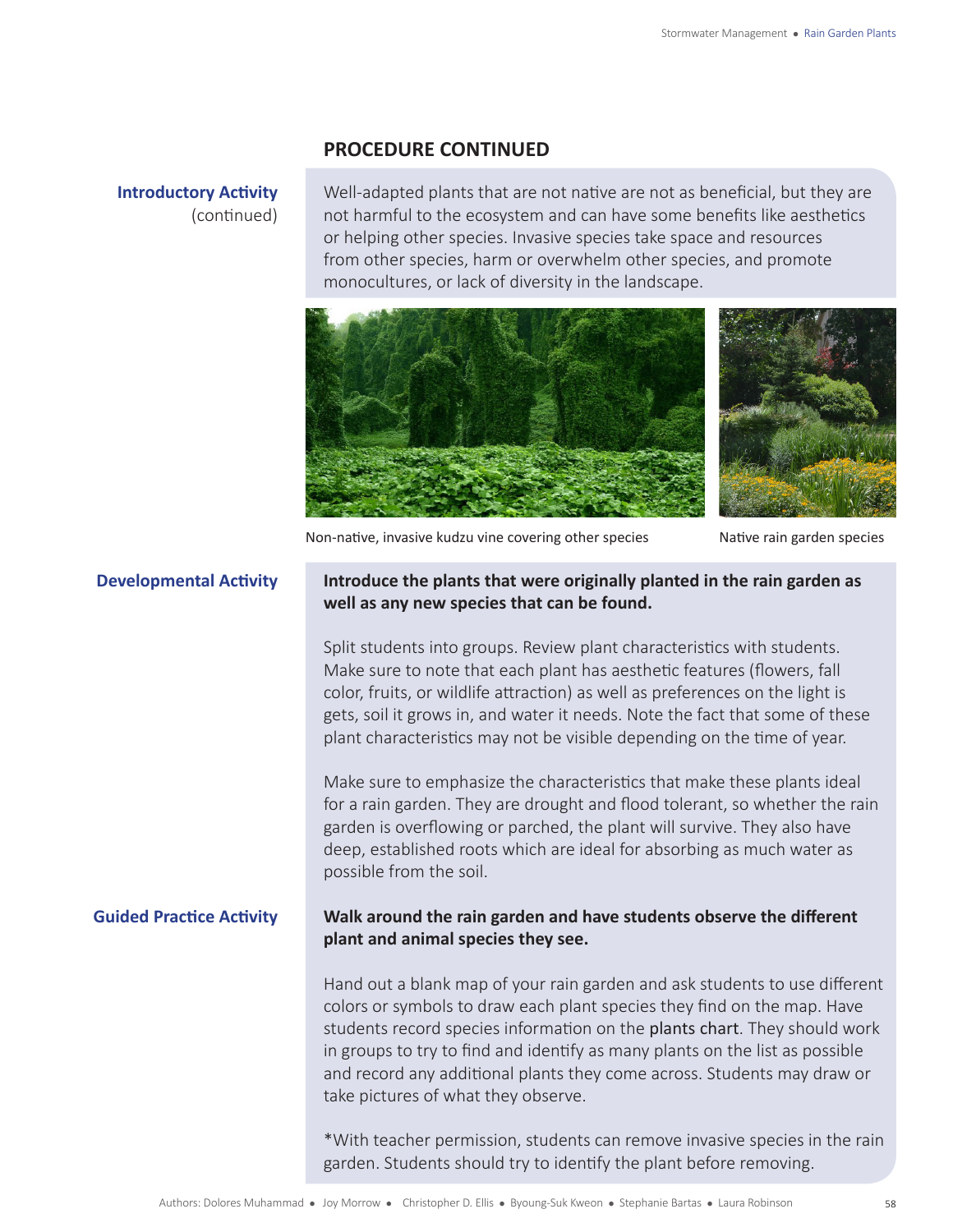| <b>Independent Task Activity</b> | Have students work together to compare the observations from the<br>past years with their own.                                                                                                                                                                                                                                                                                                                                                                                                                                                                                                                      |
|----------------------------------|---------------------------------------------------------------------------------------------------------------------------------------------------------------------------------------------------------------------------------------------------------------------------------------------------------------------------------------------------------------------------------------------------------------------------------------------------------------------------------------------------------------------------------------------------------------------------------------------------------------------|
|                                  | Back in the classroom, pass out observations from previous years. This<br>can include maps, notes, photos, etc. Students should work in groups<br>to compare their findings with past results and answer the Rain Garden<br>Plants Questions Sheet                                                                                                                                                                                                                                                                                                                                                                  |
| <b>Assessment Activity</b>       | Have students discuss their analyses with the class and share examples<br>of observations they made that differ from those from previous years.                                                                                                                                                                                                                                                                                                                                                                                                                                                                     |
|                                  | Answers will vary. Students should share an observational difference, then<br>explain why the change occurred. New species could be present because<br>of lack of maintenance, invasive plant characteristics, wind or animal<br>seed dispersal etc. If older plants aren't doing well, it could be related<br>to light, water, soil conditions, pests or disease. Make sure to collect all<br>observation notes and maps for future students to make comparisons.                                                                                                                                                  |
|                                  | Have students form a hypothesis as to how the plants will do in the future,<br>or what the garden will look like in a few years. Answers will vary, but<br>the purpose is to get the students familiar with plant characteristics and<br>habits.                                                                                                                                                                                                                                                                                                                                                                    |
| <b>Closing</b>                   | Summarize the lesson and reiterate the impact of endemic species vs.<br>invasive species. Discuss how plants are a vital part of a rain garden and<br>stormwater management.                                                                                                                                                                                                                                                                                                                                                                                                                                        |
|                                  | Discuss which plants (if any) the students think might be invasive. Plants<br>are an important part of a rain garden because they aid in filtering the<br>stormwater that moves through the site. They also use that water to grow<br>and then cause evapotranspiration, sending that water back into the water<br>cycle.                                                                                                                                                                                                                                                                                           |
| <b>Extension Activity</b>        | Expand knowledge of plants with activities out of the classroom.                                                                                                                                                                                                                                                                                                                                                                                                                                                                                                                                                    |
|                                  | Students can identify and research the invasive species found in the<br>rain garden, then write a short report on the plant's nativity, habit<br>and other characteristics. They can research endemic plants that are<br>similar and could replace the invasive species.<br>Students can research the concept of plant diversity including<br>$\bullet$<br>Shannon's Diversity Index and write a small report on how it works<br>(number of species and evenness of abundance) and why diversity is<br>important. They should include their own thoughts about the diversity<br>of plants found in the rain garden. |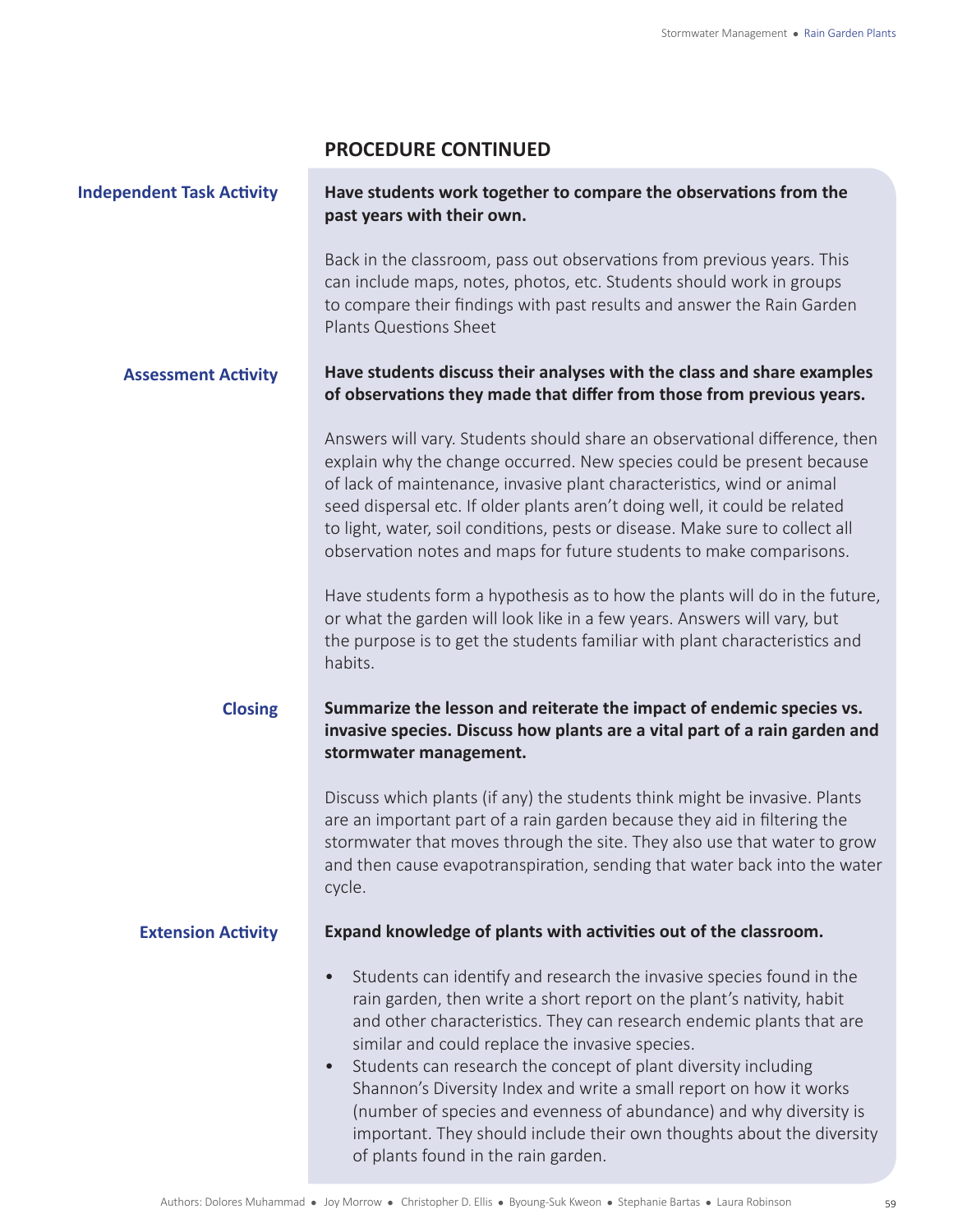#### **HELPFUL HINTS**

This lesson can be done twice during the academic year: once in the fall and once in the spring. That way students can observe the changes in the plants at different points during the year. Make sure to teach the lesson around the same time(s) each year for accurate data.

Before removing a plant, make sure it is invasive and also not poison ivy.

Identifying plants will get easier every year that you teach the lesson. Students will also get the hang of identifying plants by their different charactersitics.

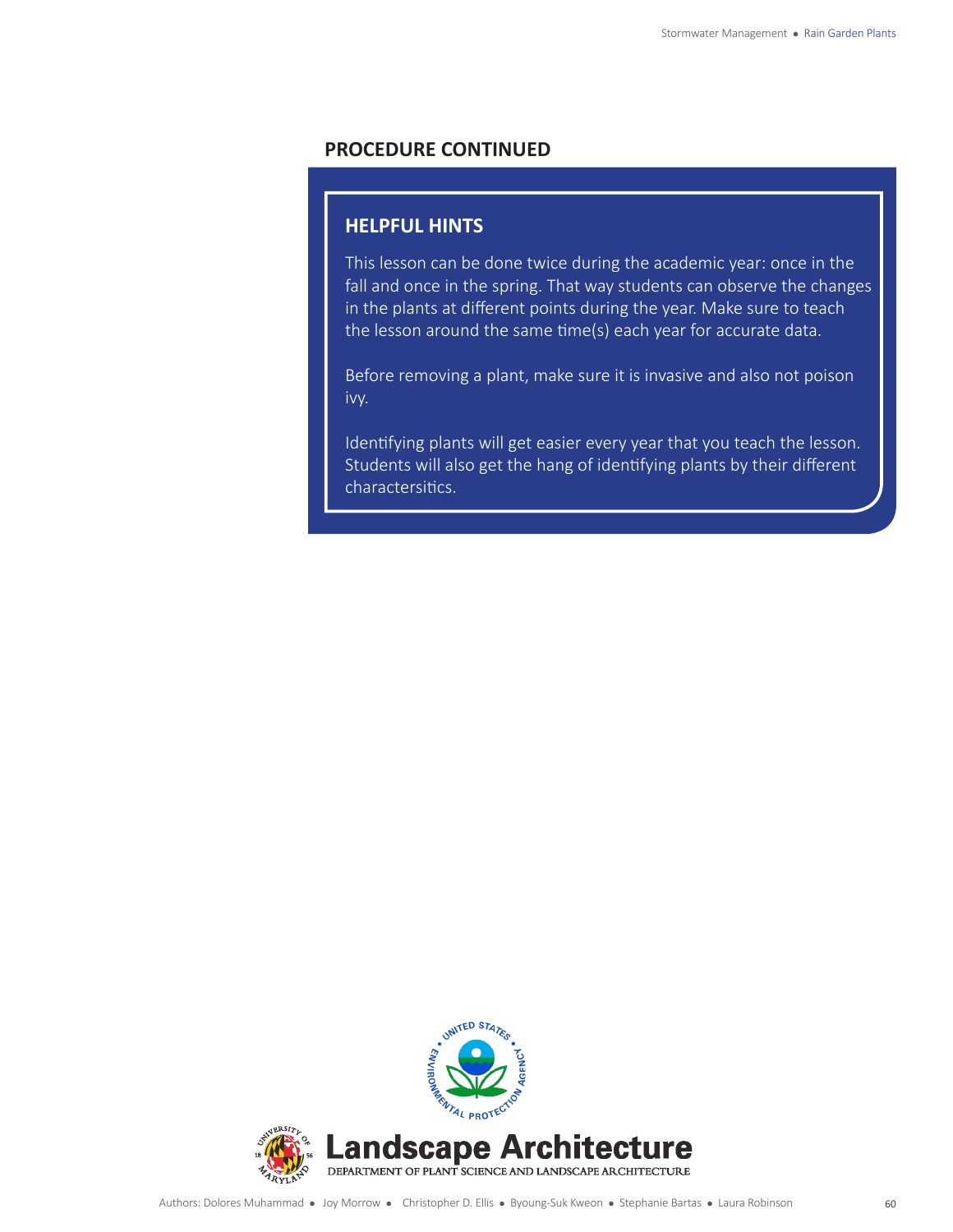# **Rain Garden Plants Vocab**

**Stormwater Management**

| <b>Berm</b>                            | A raised bank, typically used to control where water is contained or<br>flowing.                                                                                                                                                                                            |
|----------------------------------------|-----------------------------------------------------------------------------------------------------------------------------------------------------------------------------------------------------------------------------------------------------------------------------|
| <b>Bioretention</b>                    | The process in which contaminants and sedimentation are removed from<br>stormwater runoff by holding and infiltrating water into the ground.                                                                                                                                |
| <b>Endemic</b>                         | Native plants that have developed, occur naturally, or existed for many<br>years in an area                                                                                                                                                                                 |
| <b>Invasive</b>                        | Non-native plants that have the ability to thrive and spread aggressively<br>outside their natural range. They threat to overtake other plant species.                                                                                                                      |
| <b>Low Impact Development</b><br>(LID) | Design that works to treat stormwater as close to the source as possible to<br>prevent erosion and polluted water sources.                                                                                                                                                  |
| <b>Habit</b>                           | Refers to the form or shape the plant is growing in. It can also be as simple<br>as identifying if it is a tree, shrub, vine, groundcover, perennial, etc.                                                                                                                  |
| <b>Infiltration</b>                    | The process by which water on the ground surface enters the soil.                                                                                                                                                                                                           |
| <b>Non-native plants</b>               | Plants that have been introduced to a new area different from their native<br>range, either purposefully or accidentally. They are not necessarily harmful<br>to other plants in their native habitats, and can sometimes fill a certain<br>need better than native plants. |
| <b>Organic soil mixture</b>            | Soil consisting of plant and animal residues at various stages of<br>decomposition, cells and tissues of soil organisms among other types of<br>soil.                                                                                                                       |
| <b>Rain Garden</b>                     | A planted depression that infiltrates and cleans stormwater runoff.                                                                                                                                                                                                         |
| <b>Transpiration</b>                   | The process in which water is carried through plants and is released<br>through the leaves into the atmosphere as vapor. It is essentially the<br>evaporation of water from a plant.                                                                                        |
| <b>Stormwater Runoff</b>               | Water that originates during precipitation events and flows over the land.<br>It can pick up sediment, pollutants, and debris as it moves.                                                                                                                                  |
| <b>Swale</b>                           | A graded landscape feature appearing as a linear, shallow channel. Usually<br>vegetated to help move and filter stormwater at a controlled rate.                                                                                                                            |
| <b>Wetland</b>                         | A land area that is saturated with water, either permanently or<br>temporarily.                                                                                                                                                                                             |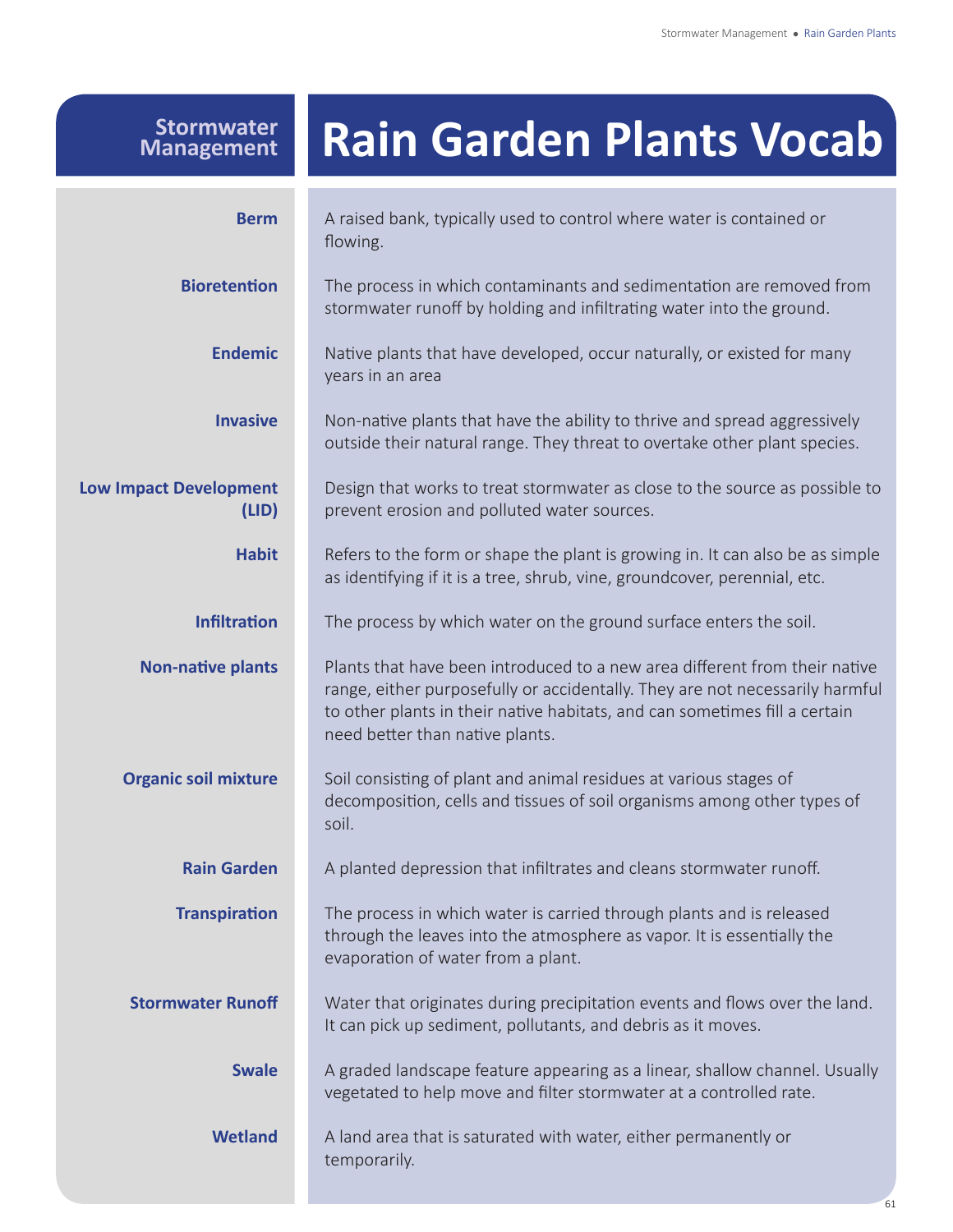### **Stormwater Management**

# **Rain Garden Plants Chart**

| <b>Species</b> | Location | <b>Tally</b> | <b>Notes</b> |
|----------------|----------|--------------|--------------|
|                |          |              |              |
|                |          |              |              |
|                |          |              |              |
|                |          |              |              |
|                |          |              |              |
|                |          |              |              |
|                |          |              |              |
|                |          |              |              |
|                |          |              |              |
|                |          |              |              |
|                |          |              |              |
|                |          |              |              |
|                |          |              |              |
|                |          |              |              |
|                |          |              |              |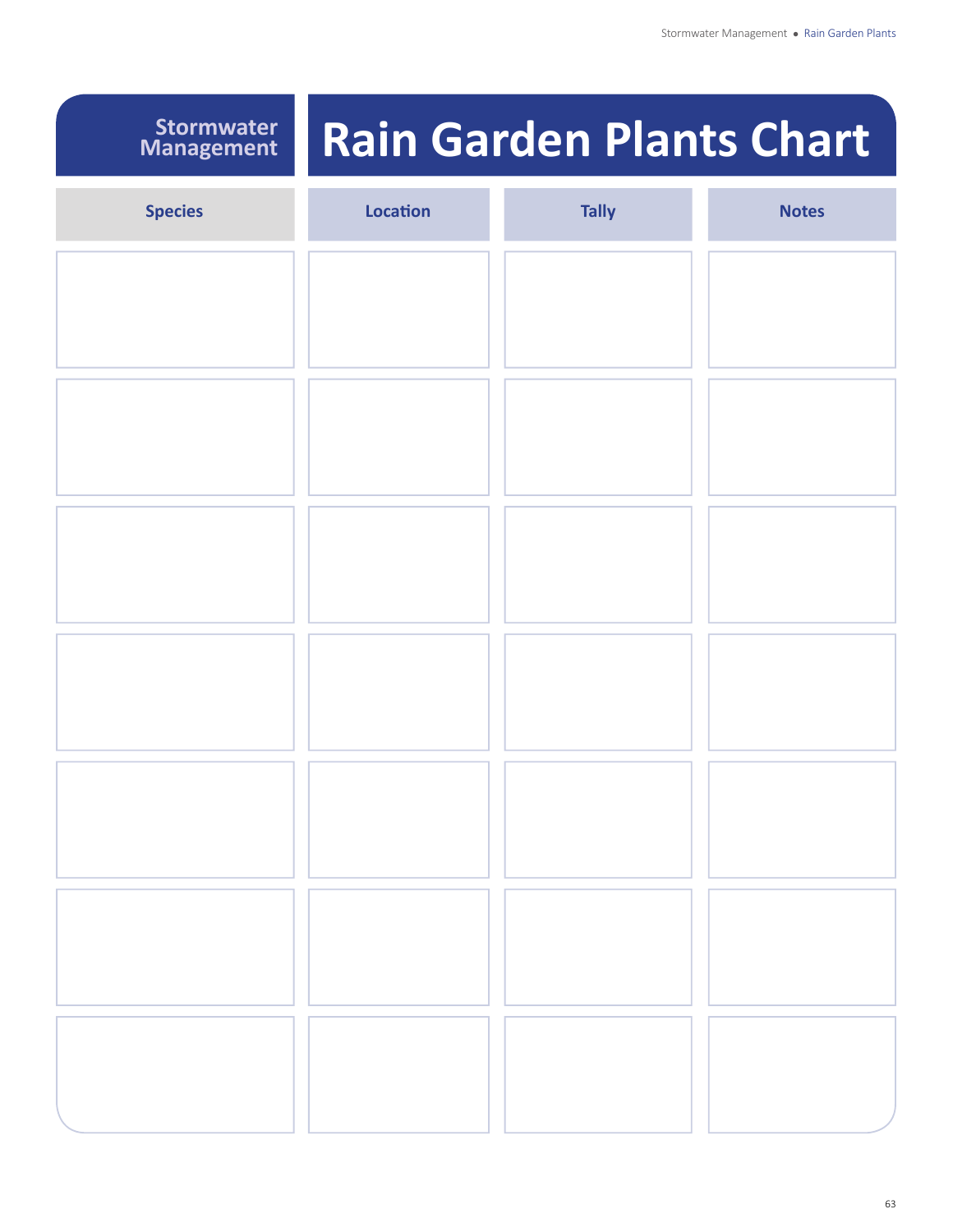| <b>Stormwater</b><br><b>Management</b> | <b>Rain Garden Plants Questions</b>                                                             |
|----------------------------------------|-------------------------------------------------------------------------------------------------|
|                                        | Fill out answers in the space below the questions                                               |
| <b>Question 1</b>                      | How many plants from the list did you identify? Which plants were<br>missing or unidentifiable? |
|                                        |                                                                                                 |
| <b>Question 2</b>                      | Did you find any exotic species? Draw or describe these plants.                                 |